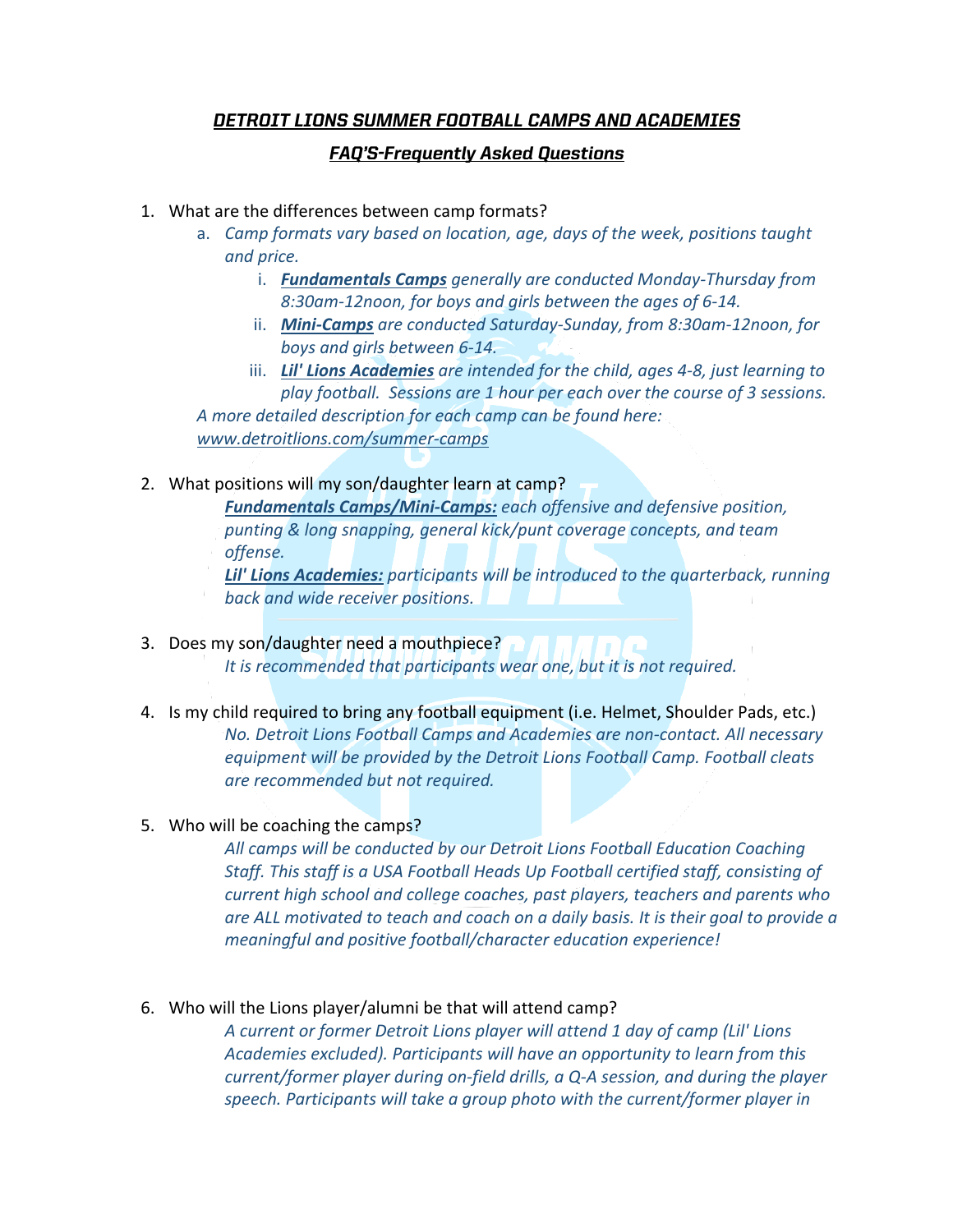*attendance, and have an opportunity to receive an autograph if they'd like. Due to the nature of off-season schedules, the name of the current/former player in attendance may not be released until the days leading up to your camp.* 

### 7. Are parents allowed to stay during camp?

*Yes. Parents are allowed to stay for the duration of camp each day. However, parents are not required to stay.* 

#### 8. When will the purchased group photos from camp be received?

*If you do not receive your group photo during the camp week, the photo will be sent to you with 2 weeks of the conclusion of your child's camp. To order camp group photos, please order your photos during the camp registration process.* 

### 9. I did not receive my camp confirmation e-mail. What should I do?

*All summer camp confirmation e-mails are sent immediately once the registration has been completed and paid. If you don't believe you've received it, please check your spam and junk folders. If you still aren't able to find it, please e-mail youthfootballcamps@detroitlions.com with the following information:*

*Camper First & Last Name Camp location/format registered for*

*A confirmation e-mail will be resent to you.* 

## 10. Are there scholarship opportunities?

*Yes. Limited scholarships opportunities are granted on a case-by-case basis. Please email youthfootballcamps@detroitlions.com with Subject Line: Scholarship Request and a Scholarship Application will be e-mailed to you. Applications are accepted from April 1-May 31, 2022.* 

#### 11. Are there any sibling discounts?

*The Detroit Lions Summer Camp does not offer sibling discounts. However, different opportunities may be provided at different times during the Summer Camp registration season. Early bird specials take place during the month entire month of March.* 

*Please follow our Detroit Lions Football Education Social Media channels on Facebook and Twitter for more information and to find any offers currently in place.*

12. Is there an opportunity for a refund? If so, what is the refund policy? *There is a \$50 administrative fee for any and all cancellations of 2022 Detroit Lions Summer Football Camps and Academies. Should you choose to transfer*